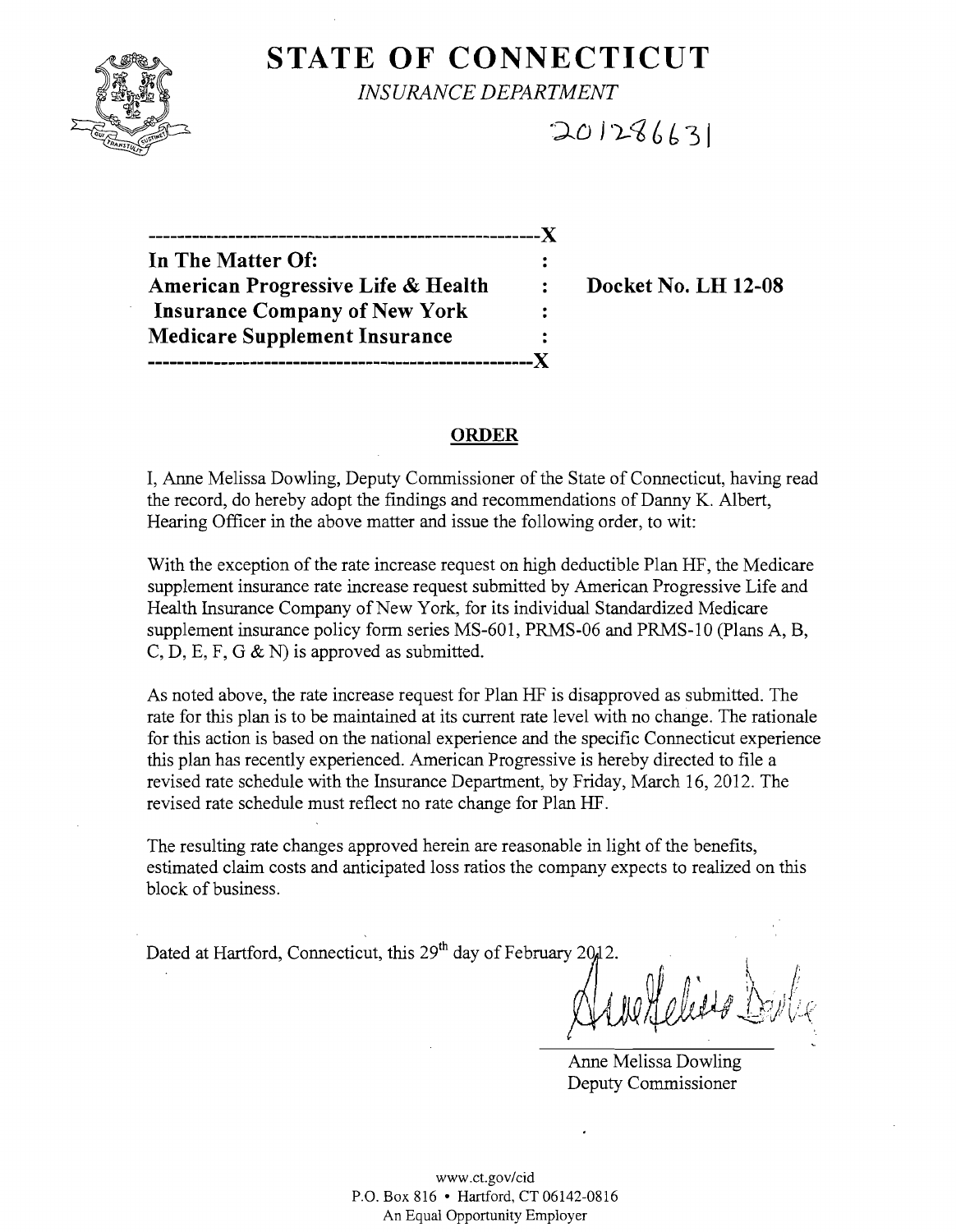# **STATE OF CONNECTICUT**



*INSURANCE DEPARTMENT* 

**-----------------------------------------------)( In The Matter Of: American Progressive Life & Health: Docket No. LH 12-08 Insurance Company of New York Medicare Supplement Insurance -----------------------------------------------)(** 

## **PROPOSED FINAL DECISION**

### 1. **INTRODUCTION**

The Insurance Commissioner of the State of Connecticut is empowered to review rates charged for individual and group Medicare supplement policies sold to any resident of this State who is eligible for Medicare. The source for this regulatory authority is contained in Chapter 700c and Section 38a-495a of the Connecticut General Statutes.

After due notice a hearing was held at the Insurance Department in Hartford on February 16, 2012 to consider whether or not the rate increase requested by American Progressive Life and Health Insurance Company of New York on its individual standardized Medicare supplement business should be approved.

No members from the general public attended the hearing.

No Company representatives from American Progressive attended the hearing.

The hearing was conducted in accordance with the requirements of Section 38a-474, Connecticut General Statutes, the Uniform Administrative Procedures Act, Chapter 54 of the Connecticut General Statutes, and the Insurance Department Rules of Practice, Section 38a-8-l et seq. of the Regulations of Connecticut State Agencies.

A Medicare supplement (or Medigap) policy is a private health insurance policy sold on an individual or group basis, which provides benefits that are additional to the benefits, provided by Medicare. For many years Medicare supplement policies have been highly regulated under both state and federal law to protect the interests of persons eligible for Medicare who depend on these policies to provide additional coverage for the costs of health care.

Effective December 1,2005, Connecticut amended its program of standardized Medicare supplement policies in accordance with Section 38a-496a of the Connecticut General Statutes, and Sections 38a-495a-l through 38a-495a-2l of the Regulations of Connecticut Agencies. This program, which conforms to federal requirements, provides that all

> www.ct.gov/cid P.O. Box 816 • Hartford, CT 06142-0816 An Equal Opportunity Employer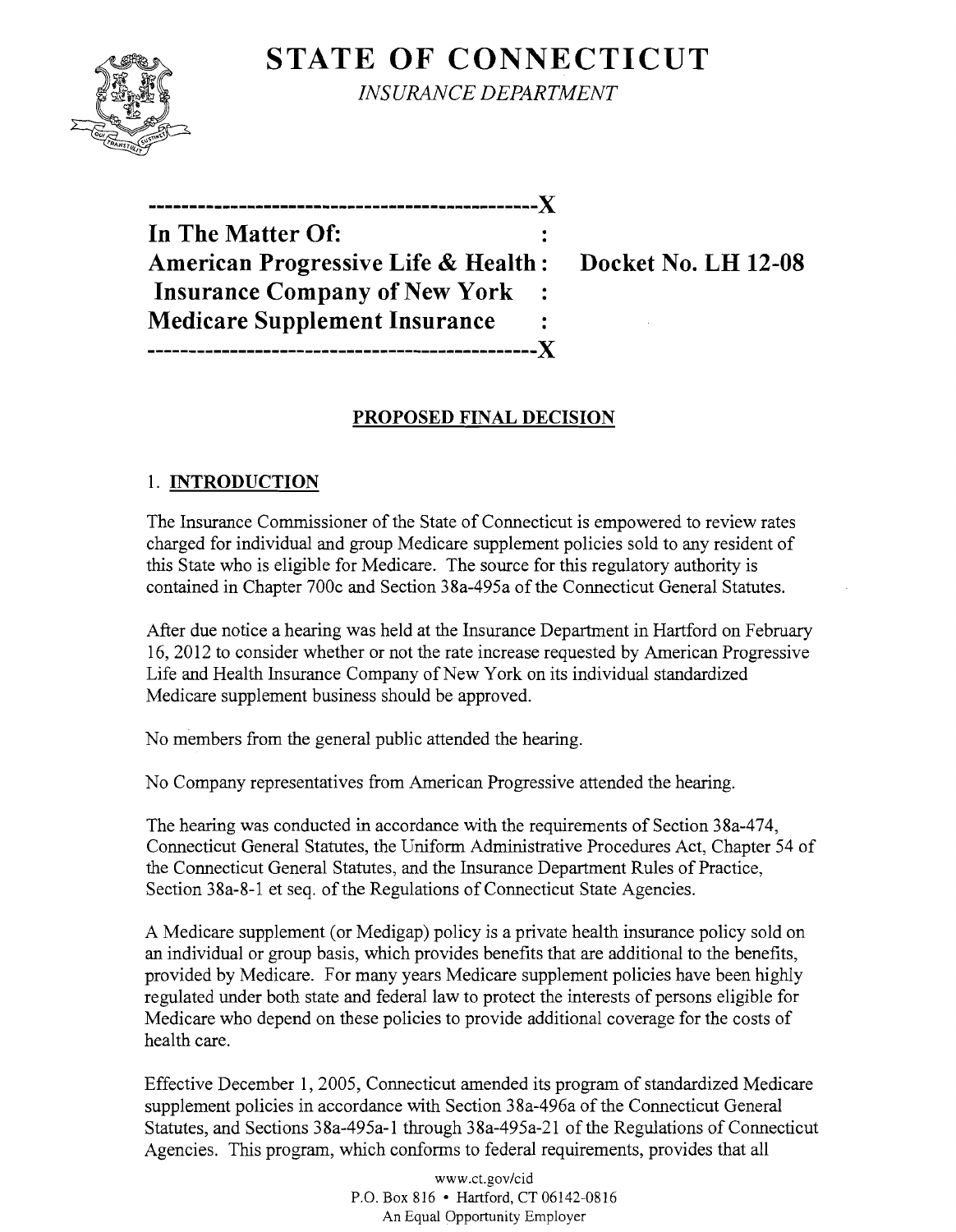"core" package of benefits known as Plan A. Insurers may also offer anyone or more of eleven other plans (Plans B through L).

Effective January 1, 2006, in accordance with Section 38a-495c of the Connecticut General Statutes (as amended by Public Act 05-20) premiums for all Medicare supplement policies in the state must use community rating. Rates for Plans A through L must be computed without regard to age, gender, previous claims history or the medical condition of any person covered by a Medicare supplement policy or certificate.

The statute provides that coverage under Plan A through L may not be denied on the basis of age, gender, previous claims history or the medical condition of any covered person. Insurers may exclude benefits for losses incurred within six months from the effective date of coverage based on a pre-existing condition.

Effective October 1, 1998, carriers that offer Plan B or Plan C must make these plans as well as Plan A, available to all persons eligible for Medicare by reason of disability.

Insurers must also make the necessary arrangements to receive notice of all claims paid by Medicare for their insureds so that supplemental benefits can be computed and paid without requiring insureds to file claim forms for such benefits. This process of direct notice and automatic claims payment is commonly referred to as "piggybacking" or "crossover".

Sections 38a-495 and 38a-522 of the Connecticut General Statutes, and Section 38a-495a-10 of the Regulations of Connecticut Agencies, state that individual and group Medicare supplement policies must have anticipated loss ratios of 65% and 75%, respectively. Under Sections 38a-495-7 and 38a-495a-10 of the Regulations of Connecticut Agencies, filings for rate increases must demonstrate that actual and expected losses in relation to premiums meet these standards, and anticipated loss ratios for the entire future period for which the requested premiums are calculated to provide coverage must be expected to equal or exceed the appropriate loss ratio standard.

Section 38a-473 of the Connecticut General Statutes provides that no insurer may incorporate in its rates for Medicare supplement policies factors for expenses that exceed 150% of the average expense ratio for that insurer's entire written premium for all lines of health insurance for the previous calendar year.

#### II. **FINDING OF FACT**

After reviewing the exhibits entered into the record of this proceeding, and utilizing the experience, technical competence and specialized knowledge of the Insurance Department, the undersigned makes the following findings of fact:

1. American Progressive Life  $\&$  Health Insurance Company of New York requested the following rate increase for its individual standardized Medicare supplement form MS-601, PRMS-06 and PRMS-10 in the State of Connecticut:

| Plan | Increase |
|------|----------|
| A    | 7.75%    |
| B    | 7.75%    |
| €    | 7.75%    |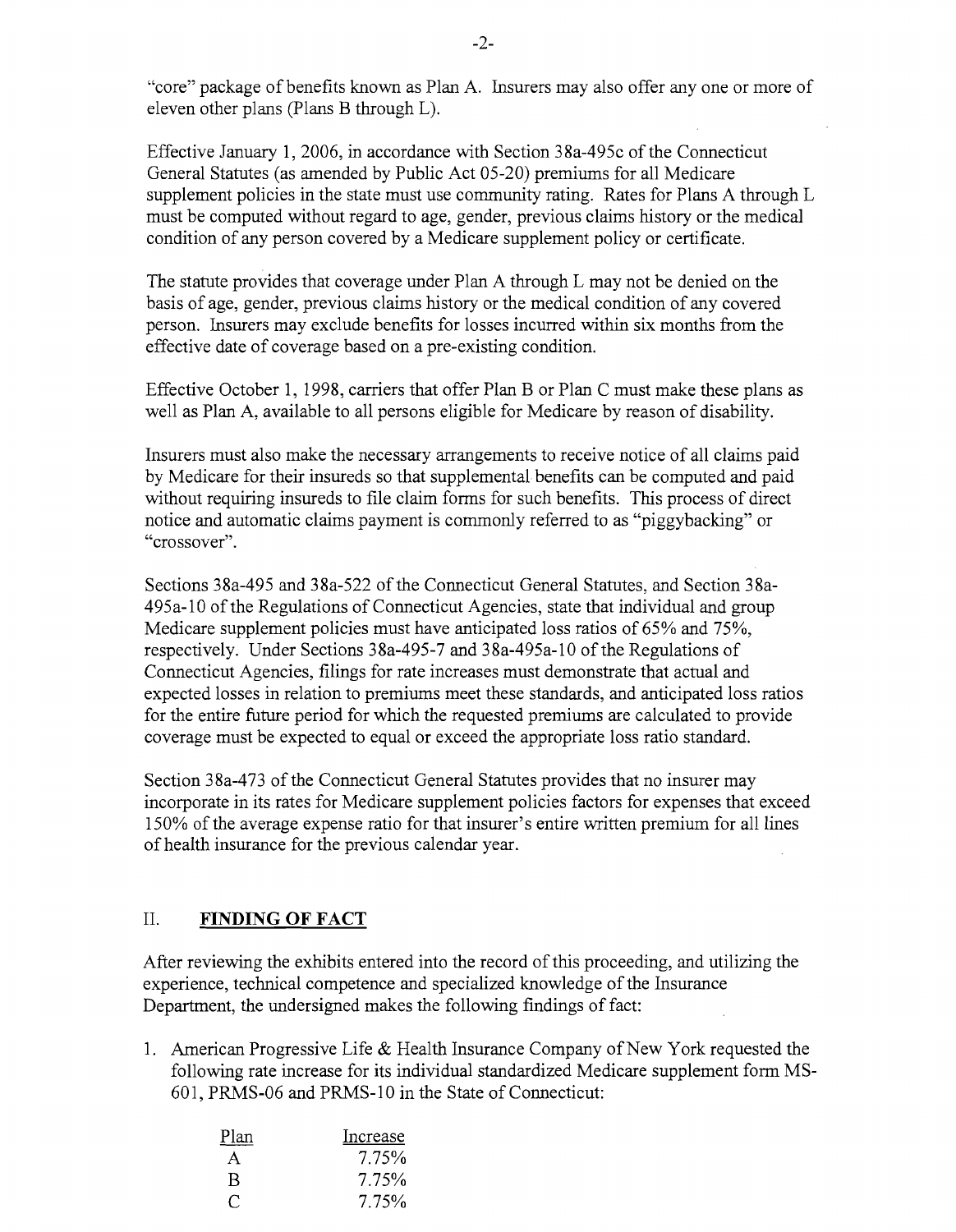| $\Box$ | 7.75% |
|--------|-------|
| E      | 7.75% |
| F      | 7.75% |
| High F | 7.75% |
| G      | 7.75% |
| N      | 7.75% |
|        |       |

- 2. There are 354 policies in-force in Connecticut and 9,741 nationwide as of 6/30/11.
- 3. The most recent approved rate increase was  $12.0\%$ , with an effective date of  $1/13/11$ , for all plans except high deductible Plan F which was 14.5%, effective 10/22/2009.
- 4. American Progressive certified that their expense factor is in compliance with section 38a-473, C.G.S.
- 5. American Progressive has conformed to subsection (e) of section 38a-495c, C.G.S. regarding the automatic claim processing.
- 6. According to American Progressive the proposed rates are designed to satisfy the Connecticut statutory loss ratio of 65%.
- 7. The loss ratios on a nationwide basis for 2010, 2011 (through June 30) and inceptionto-date, by Plan, are as follows:

| Plan         | 2010  | 2011  | Inception |
|--------------|-------|-------|-----------|
| A            | 65.2% | 66.4% | 68.0%     |
| B            | 68.3% | 65.8% | 68.7%     |
| $\mathsf{C}$ | 65.7% | 68.8% | 72.4%     |
| D            | 82.1% | 77.8% | 75.0%     |
| Ε            | 49.4% | 55.8% | 69.2%     |
| F            | 59.3% | 58.3% | 66.3%     |
| High Ded F   | 34.8% | 27.1% | 45.1%     |
| G            | 75.3% | 76.0% | 76.0%     |
| N            | n/a   | n/a   | n/a       |
| Total        | 70.0% | 69.3% | 70.8%     |
|              |       |       |           |

8. The loss ratios in Connecticut for 2010, 2011 (through June 30) and inception-to-date, by Plan, are as follows:

| Plan       | 2010   | 2011   | Inception |
|------------|--------|--------|-----------|
| A          | 41.6%  | 38.2%  | 92.1%     |
| B          | 67.8%  | 61.7%  | 82.6%     |
| C          | 70.6%  | 57.0%  | 93.5%     |
| D          | 56.9%  | 69.5%  | 77.9%     |
| E          | 36.3%  | 140.7% | 76.4%     |
| F          | 56.2%  | 51.3%  | 73.4%     |
| High Ded F | 71.5%  | 36.5%  | 65.3%     |
| G          | 107.2% | 70.8%  | 106.1%    |
| N          | n/a    | n/a    | n/a       |